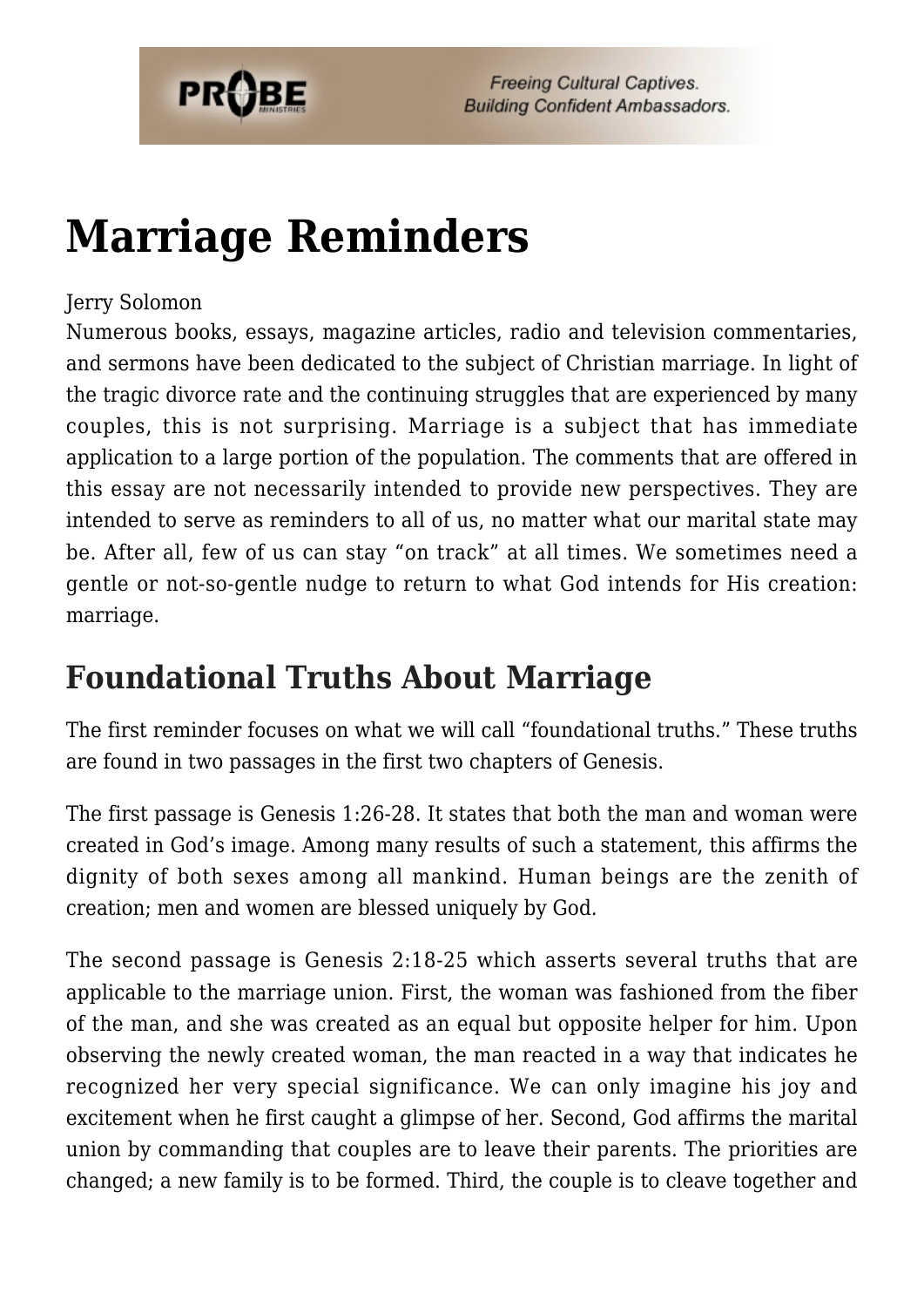

become one flesh, an affirmation of the sexual union in marriage.

But it is to be much more than simply a sexual union; it is to be a holistic union, a union of the total person, both material and immaterial, a "oneness."

These two passages from Genesis should spur us to better appreciate how highly God values marriage and how we should as well. The fact that we are made in God's image means we should "reverence" and "respect" each other. If it is true that my spouse is made in God's image, that should prompt me to treat her with great respect and honor. She is not an accidental being; she is specially related to the Creator of the universe. When I treat her with reverence I am paying homage to God.

Second, God's foundational instructions should lead us to live with our spouses with a sense of commitment that transcends any other earthly relationship. If we are to leave our parents, if we are to cleave to our spouses, and if we are to be one flesh, then we must remember that such concepts are unique. Thus I am giving myself to the most important person in my life. I don't think of returning to my parents physically or emotionally; I don't cleave to anyone else the way I cleave to my wife; I am not one flesh with anyone other than her. And the beauty of all this is that God has related these commands for our good. They constitute the first steps to marital fulfillment.

## **Biblical Symbiosis**

Our second marriage reminder centers on what we call "biblical symbiosis." An illustration of symbiosis from the animal kingdom may be helpful here. There is, for example, a particular species of fish that spends its life in close proximity to the mouth of a shark. In fact, it eats from the shark's teeth. (This keeps the shark from making too many visits to the dentist.) This is an illustration of symbiosis, or "two different organisms living in close association or union, especially where such an arrangement is advantageous to both." On the other hand, most of us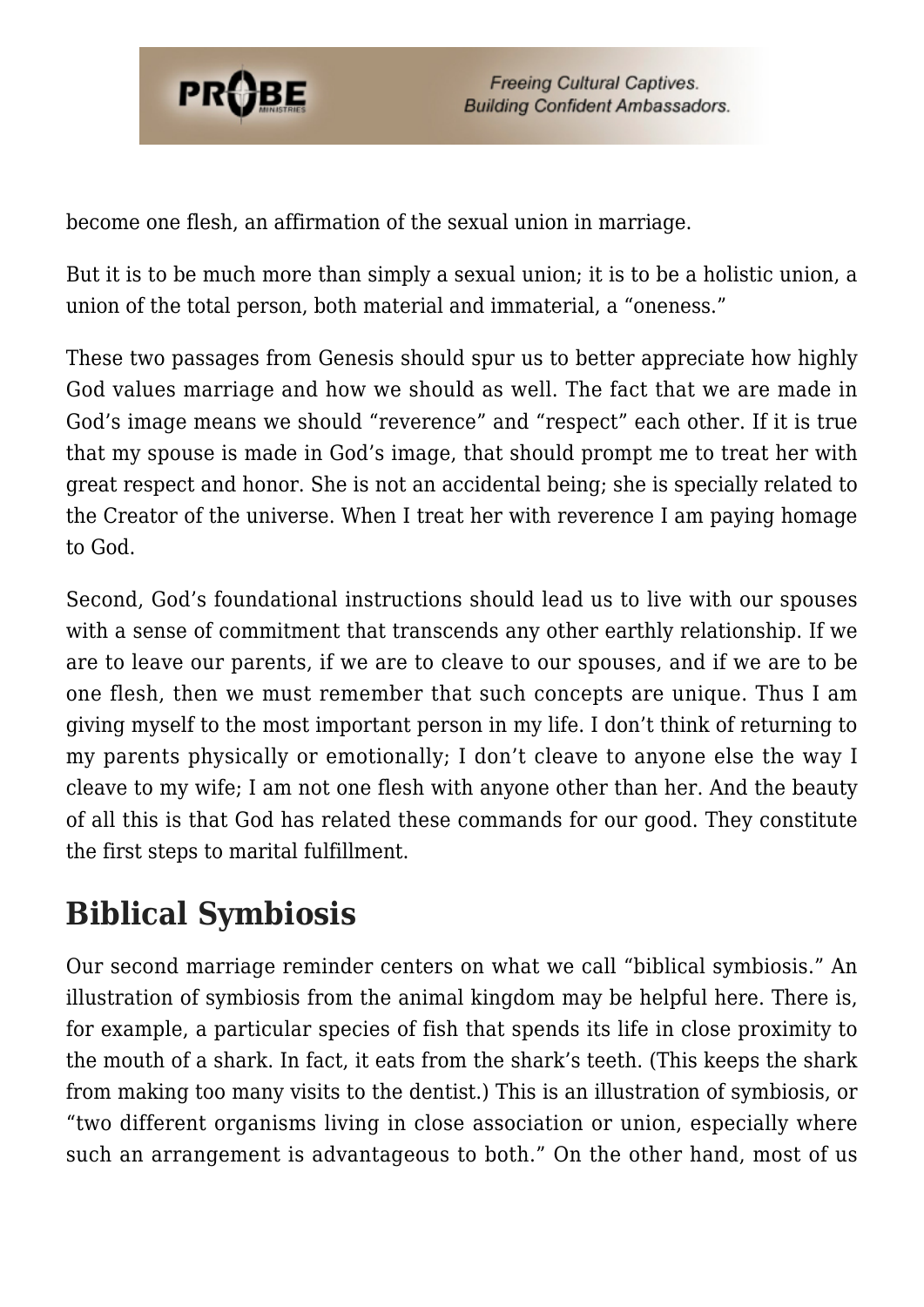

have had to deal with the irritating results of a mosquito's attack. The mosquito is an example of parasitism, "a relationship in which one organism lives off another and derives sustenance and protection from it without making compensation."

Which of these two illustrations should serve as an example of Christian marriage? Surely most of us would reply that symbiosis, not parasitism, should be the correct model. Unfortunately, this model is not always lived out among spouses. The results of a parasitic relationship are devastating, to which many can testify.

The Bible, of course, provides insights that remind us of how the proper model for marriage should be constructed. First, Galatians 3:28 asserts that there is "neither male nor female" and all are "one in Christ Jesus." And 1 Peter 3:7 states that the husband should treat his wife as "a fellow-heir of the grace of life." Thus Christian couples should remember that they are spiritual equals with sexual differences.

Second, we should follow Christ's model. The Lord put Himself in subjection to His earthly parents (Luke 2:51-52) as well as the heavenly Father. He adapted Himself to earthly orders. Even though He was total deity, He humbled Himself for our benefit (Phil. 2:1- 11). In addition, 1 Corinthians 11:3 indicates that Christ modeled the concept of "necessary headship" in that "God is the head of Christ."

Third, we need to be reminded that all things are subjected to Christ (Eph. 1:22-23). This includes His body, the church, of which the Christian couple is a part. Thus a proper view of authority and subjection begins with our allegiance to Christ, the head of the church.

Several thoughts come to mind in regard to these Biblical perspectives, and all of them revolve around the attitude and character of Christ Himself.

Wouldn't it be odd to think that Christ views us based upon whether we are male or female? He didn't die for males before females, or vice-versa. In our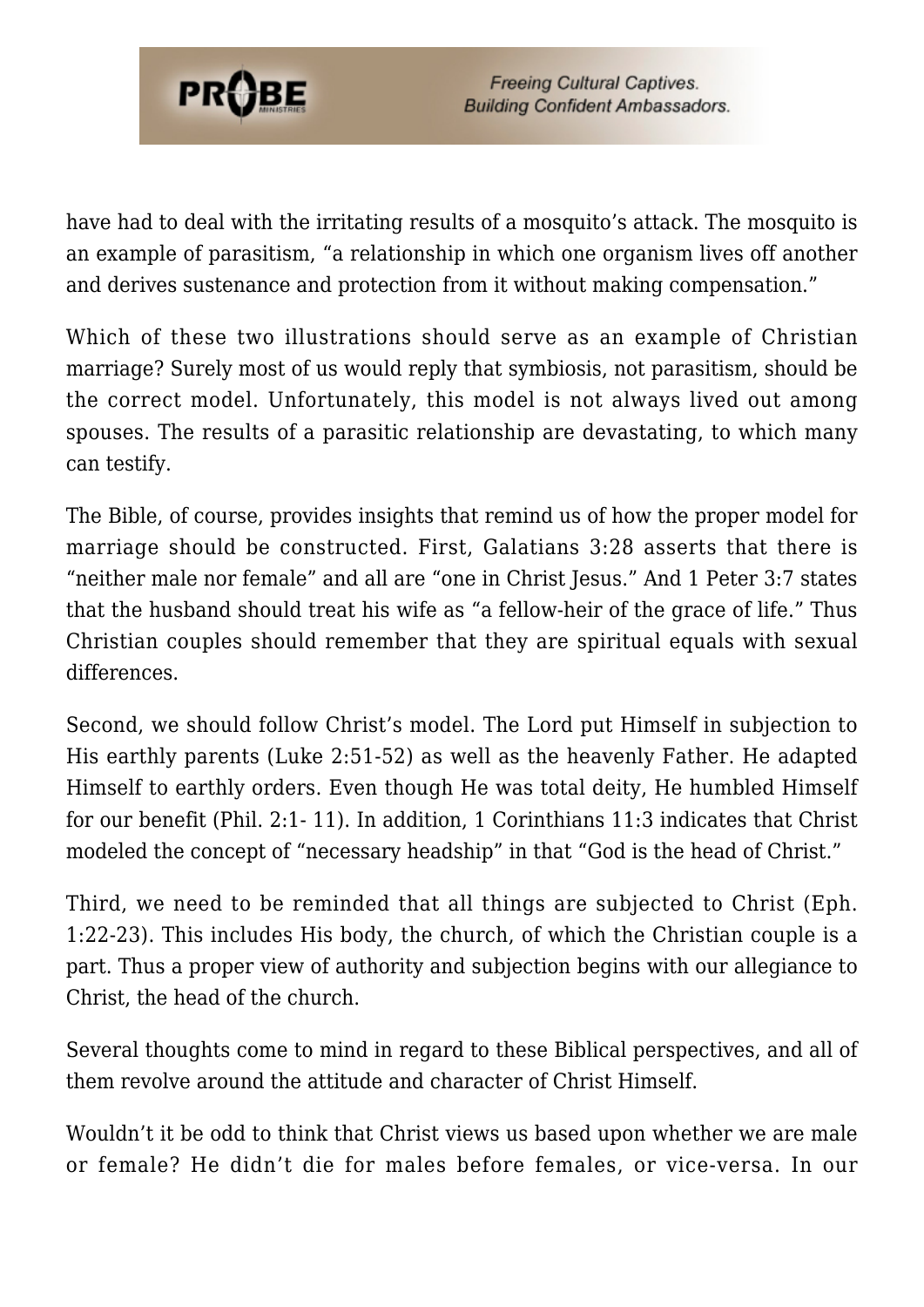

relationship to Him there is no sexual distinction. The Christian couple should take this to heart; there is not to be a "lording over" each other; there is to be no spiritual pride.

It is clear that both spouses are to remember that subjection is the responsibility of all Christians. The Lord has demonstrated this most perfectly. The couple begins with this foundation; then they discover how to combine subjection with a proper view of authority within the family, a concept we will discuss in the next portion of this essay.

Let's return to our definition of symbiosis: "Two different organisms living in close association or union, especially where such an arrangement is advantageous to both." Christian marriage should be composed of two different people in a loving union that is based upon subjection first to Christ and then one another. And surely such an arrangement will prove to be advantageous to both.

### **Responsibilities**

What's a wife to do? What's a husband to do? Does the Bible provide specific guidelines for each? The answer is a resounding, "Yes!" Our continuing review of "Marriage Reminders" brings us to the third reminder, which we will simply call "responsibilities."

The wife's responsibility is most succinctly stated in Ephesians 5:22-24. The term "subjection" is the summary word for her. She is to submit to her husband. Before we continue, though, it is important to note that the verb for subjection is found in verse 21; then it is implied in verse 22. And verse 21 states that all Christians are to "be subject to one another in the fear of Christ." As we stressed earlier, subjection applies to all of us. But verse 22 does stress that the wife is to have a particular attitude toward her husband.

There is another very important element of this verse that is not stressed often enough. We cannot honestly approach this verse without emphasizing the latter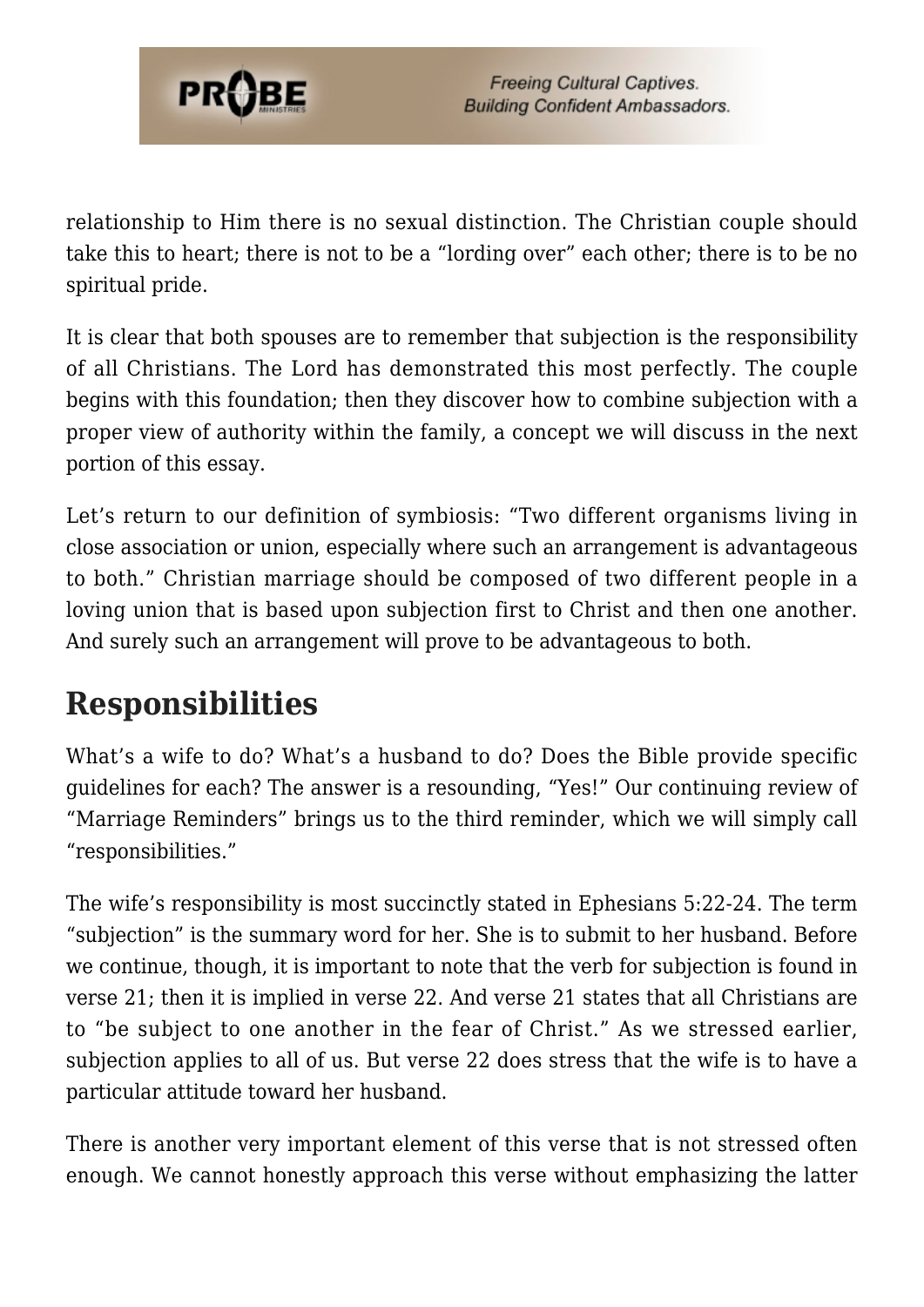

**Freeing Cultural Captives. Building Confident Ambassadors.** 

part of it: "as to the Lord." The wife's subjection is first of all to the Lord, then to her husband, because this is the Lord's pragmatic plan for marriage. She is to respect the headship of her husband because this is God's idea, not her husband's. This is not demeaning. It is Godly. Her self-esteem is not based upon her husband; it is based upon her place in the sight of God. There is an important analogy here. She is to recognize that her husband is said to be her head "as Christ also is the head of the church" (verse 23). The wife should recognize this analogy and realize that her husband has been compared to the compassionate and perfect Christ. He has a grave responsibility, and she needs to encourage him by following God's design for her.

Compared to the wife's responsibility, the husband has a sobering and challenging one. His role is also outlined in Ephesians, verses 5:25-33. The most important aspect of this role can be found in the Greek term "agape" (love), which is used to describe how a husband is to respond to his wife. It is important to note that the word is used in the imperative mood. Thus it is a strong command which involves action, not just "feeling." This love is demonstrated, just as God demonstrated His love by giving His son (John 3:16). Also, a humbling analogy is given. The husband is to "agape" his wife as Christ "loved the church and gave Himself up for her." This entails action and sacrifice. The husband is to show his wife that he loves her because she is worth sacrificing himself on her behalf. What an awesome responsibility–a responsibility that should be humbling for those husbands who would use their authority as head of the home to treat their wives in a tyrannical manner. This does not imply that the husband's authority is weakened. The husband is still in a position of headship, but that headship should be used to treat his wife as a "fellow-heir of the grace of life" (1 Peter 3:7). As with the wife's role, the husband's role demonstrates God's pragmatic plan for marital life.

So the responsibilities are clear: the wife is to submit "as to the Lord;" the husband is to love as Christ loved.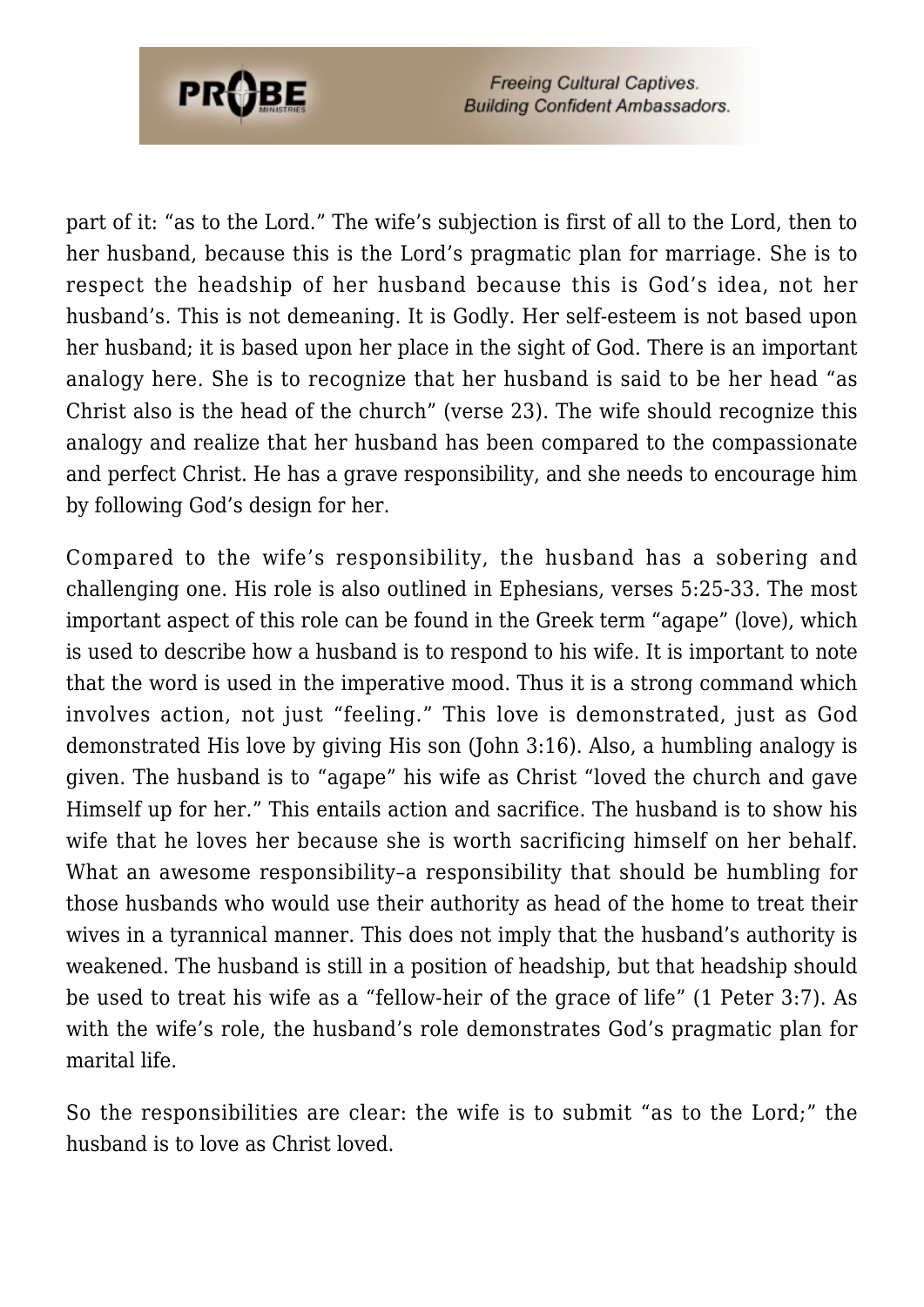

**Freeing Cultural Captives. Building Confident Ambassadors.** 

#### **Communication**

Most married couples are in need of another very important reminder. That is, their relationship requires communication. The joy of marriage stems from a commitment that is communicated. This vital principle can be related in many ways. We will share three of them.

First, the couple must learn to talk with one another. Perhaps that sounds simple, but don't let its simplicity fool you. Actually too many couples have experienced and are experiencing a deteriorating relationship because they have lost their ability to relate verbally. In my many years of experience in the ministry it has become obvious that one of the major flaws in Christian marriages is a lack of conversation involving anything beyond the absolute necessities. Too many couples don't really know each other. They are often total strangers.

Each spouse has a need to express the deepest longings of the heart and soul with his or her lifetime companion. Sometimes this requires a great deal of effort and courage, especially for a partner who is not accustomed to being vulnerable. But the effort required offers wonderful results. Sharing words that contain a spouse's thoughts, ideas, complaints, doubts, fears, expectations, plans, dreams, joys, and even frustrations can lead to a deepening bond that in turn leads to a stronger marriage.

This type of communication requires concentration. It should be done without interference. Each spouse should give undivided attention to the other. If one is talking, the other must listen. That's the only way this form of communication can be successful.

Second, couples need to be reminded to communicate better sexually. God has given us the freedom to experience the joy of expressing marital commitment by "becoming one flesh." This rich phrase is certainly meant to refer to sex in marriage, but we cannot forget that the type of sex that we are designed to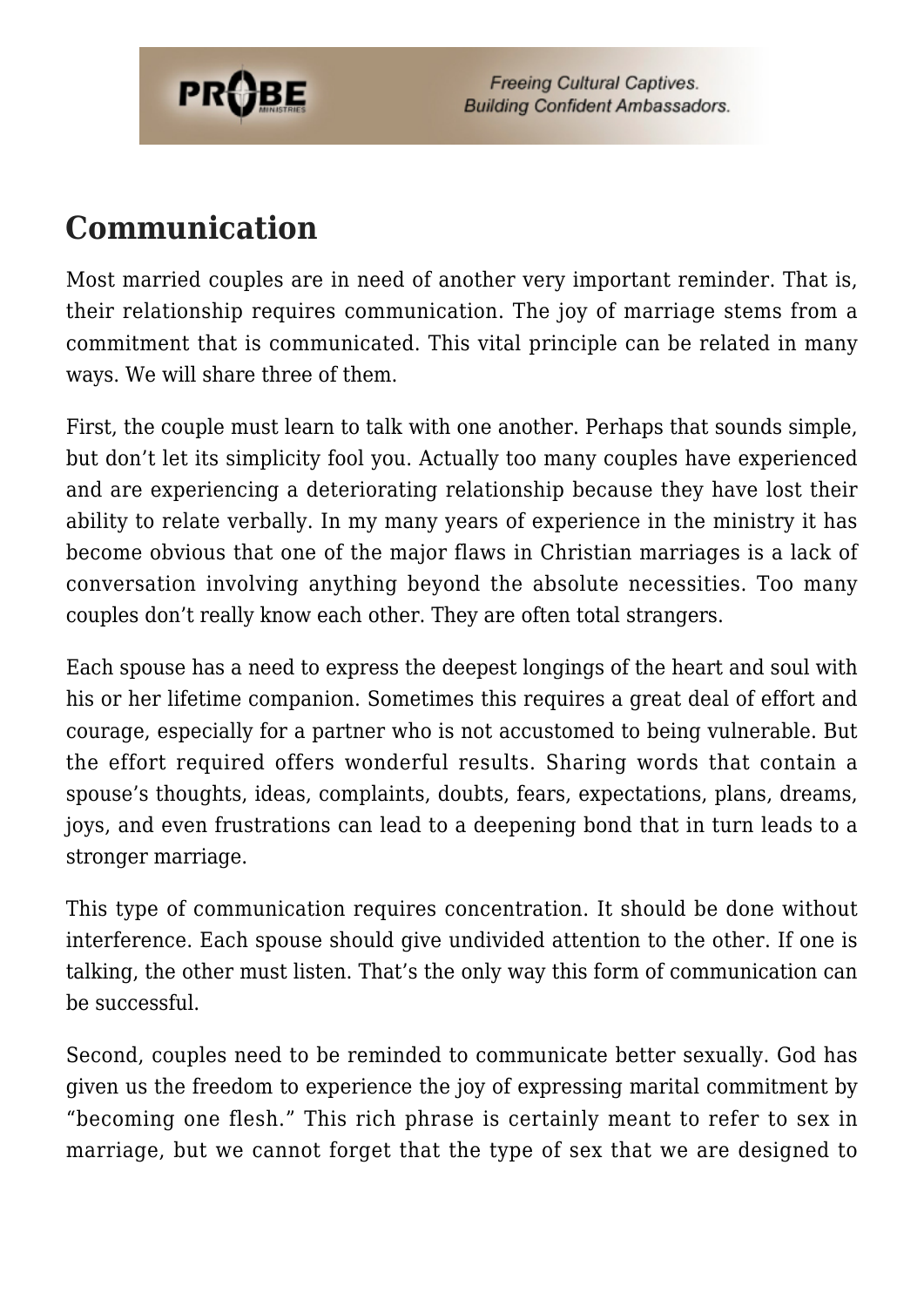

**Freeing Cultural Captives. Building Confident Ambassadors.** 

experience involves more than just a physical act. It also involves the most intimate form of human communication. The Song of Solomon, for example, is full of expressions that indicate the beauty of communication that include, but also transcend the physical. Proverbs 5:15-19 contains many expressions of intimacy, such as forms of the words "rejoice," "satisfaction," and "exhilaration" which emphasize both the physical and non-physical aspects of sexual intimacy. 1

Thessalonians 4:4 states that a spouse is "to possess his own vessel in sanctification and honor," words that entail something beyond the physical. It would be difficult, for example, for a man to honor his wife sexually without communicating love, appreciation, patience, compassion, and many other attitudes that are much-needed by his spouse.

Third, most marriages can benefit from communication that is unspoken and nonsexual. Meaningful glances, unexpected flowers, cards sent for no reason other than as an expression of love, a gentle touch; these are the ways of communicating that can sometimes mean the most. They are the types of things that are stored in a couple's memory bank to be withdrawn again and again.

It is helpful to note that nonverbal communication often leads to or reinforces verbal and sexual communication. A certain glance can be very romantic to some; an unexpected flower can remind one of a very special day; a card can spur significant verbal communication.

The couple that learns to communicate verbally, sexually, and nonverbally will experience the joy of marriage.

### **Little Things Mean a Lot**

"Little things mean a lot" is a maxim with a lot of meaning for marriage. Most husbands and wives can benefit from being reminded of this. The following lists include some of those "little things." They are offered with the hope that they will encourage you to consider which of them could be helpful in your marriage.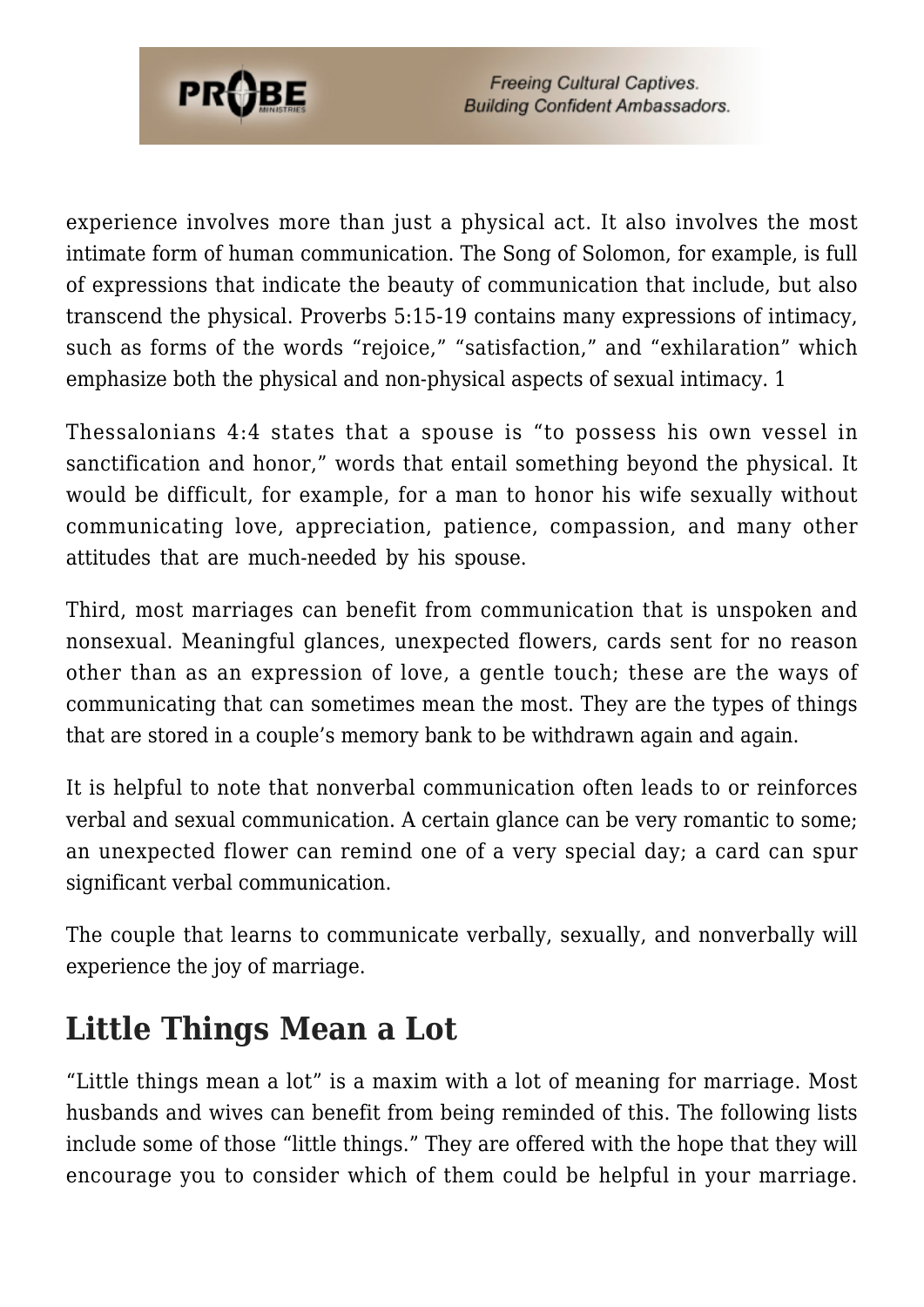

Wives, in particular, are usually deeply touched and encouraged through such things. And husbands can certainly be positively affected when their wives take the time to do the little things that mean so much.

We begin with suggestions for wives.

- *Pray for your husband daily.*
- *Show him you love him unconditionally.*
- *Tell him you think he's the greatest.*
- *Show him you believe in him.*
- *Don't talk negatively to him or about him.*
- *Tell him daily that you love him.*
- *Give him adoring looks.*
- *Show him that you enjoy being with him.*
- *Listen to him when he talks with you.*
- *Hug him often.*
- *Kiss him tenderly and romantically at times.*
- *Show him that you enjoy the thought of sex.*
- *Show him you enjoy meeting his sexual needs.*
- *Take the sexual initiative at times.*
- *Express interest in his interests.*
- *Fix his favorite meal at an unexpected time.*
- *Demonstrate your dedication to him in public.*
- *Do things for him he doesn't expect.*
- *Show others you are proud to be his wife.*
- *Rub his back, legs, and feet.*
- *Stress his strengths, not his weaknesses.*
- *Don't try to mold him into someone else.*
- *Revel in his joys; share his disappointments.*
- *Show him your favorite times are with him.*
- *Show him you respect him more than anyone.*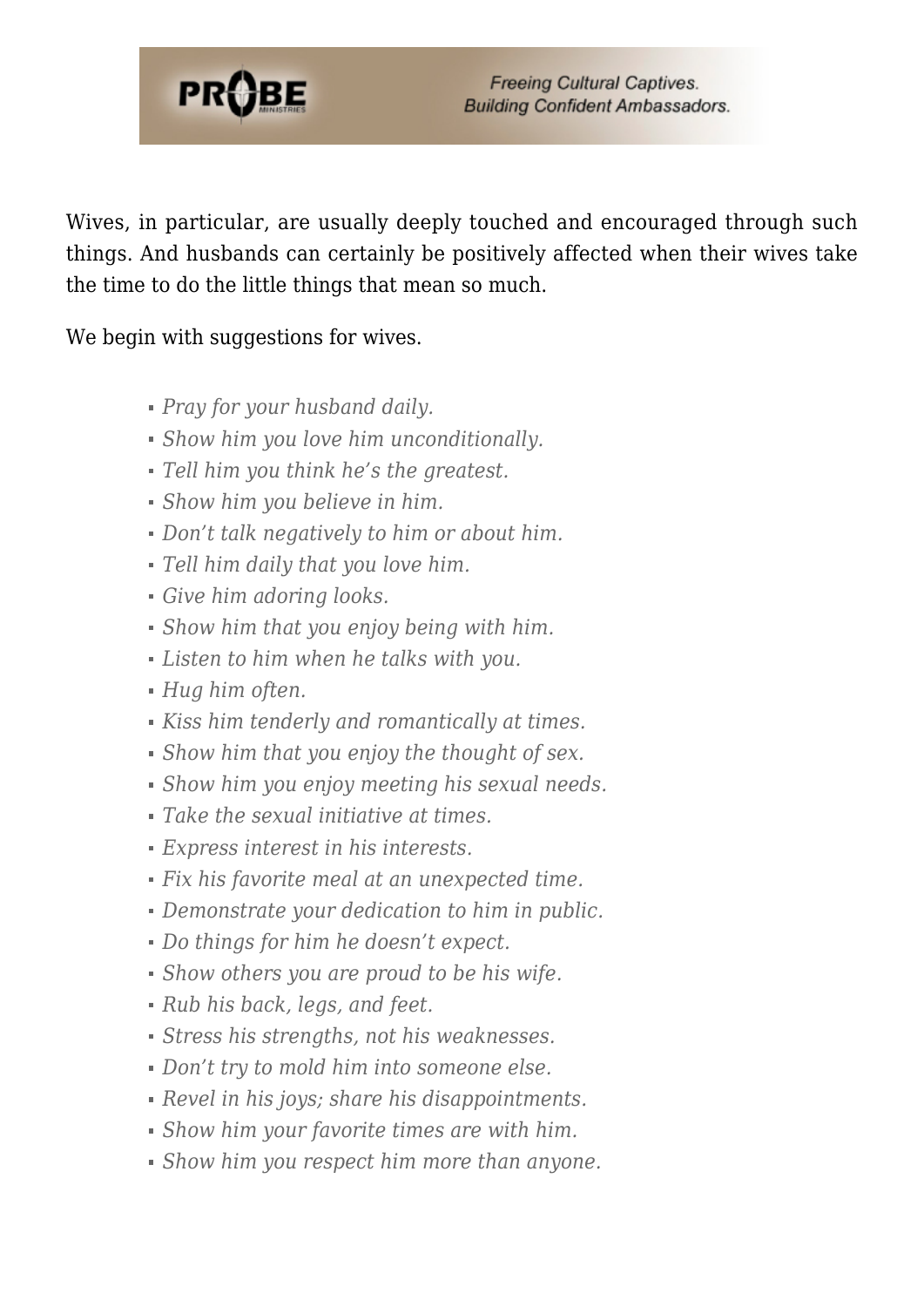

- *Don't give him reason to doubt your love.*
- *Leave "I love you" notes in unexpected places.*
- *Give him your undivided attention often.*
- *Tell him he is your "greatest claim to fame."*
- *Let him hear you thank God for him.*

#### Now here are suggestions for husbands.

- *Say "I love you" several times a day.*
- *Tell her she is beautiful often.*
- *Kiss her several times a day.*
- *Hug her several times a day.*
- *Put your arm around her often.*
- *Hold her hand while walking.*
- *Come up behind her and hug her.*
- *Always sit by her when possible.*
- *Rub her feet occasionally.*
- *Give her a massage occasionally.*
- *Always open doors for her.*
- *Always help her with chairs, etc.*
- *Ask her opinion when making decisions.*
- *Show interest in what she does.*
- *Take her flowers unexpectedly.*
- *Plan a surprise night out.*
- *Ask if there are things you can do for her.*
- *Communicate with her sexually.*
- *Show affection in public places.*
- *Serve her breakfast in bed.*
- *Train yourself to think of her first.*
- *Show her you are proud to be her husband.*
- *Train yourself to be romantic.*